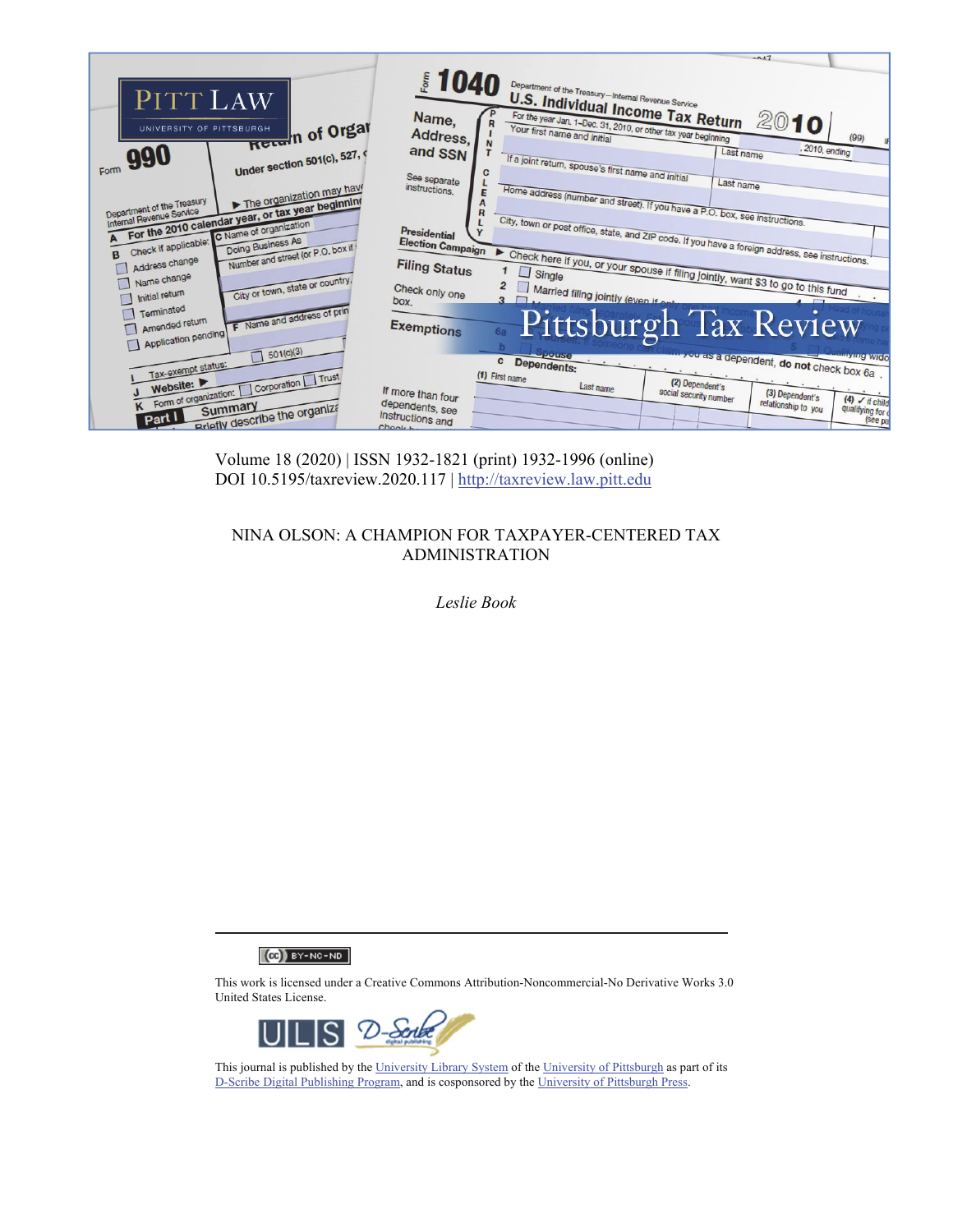# NINA OLSON: A CHAMPION FOR TAXPAYER-CENTERED TAX ADMINISTRATION

### *Leslie Book\**

Meeting Nina Olson changed my life. After seeing her and the late Janet Spragens at an ABA Tax Section panel discussing tax clinics,<sup>1</sup> I was motivated to start a new career. Eventually, I left private practice and directed a tax clinic. Now I teach and write as a law professor. I am far from the only person whose career trajectory changed after meeting and listening to Nina. Her commitment, skill, and passion have inspired many.<sup>2</sup>

<sup>1</sup> I have told this story countless times and will spare another telling. See Leslie Book, *Academic Clinics: Benefitting Students, Taxpayers, and the Tax System*, 68 TAX LAW. 449, 449–51 (2015).

<sup>2</sup> Over the course of a few weeks in July of 2019, the blog PROCEDURALLY TAXING ran a series of tributes to Nina and most touched on how Nina's work had a direct and personal impact. *See* Jack Manhire, *Reflections on the Impact of Nina Olson as National Taxpayer Advocate by Jack Manhire*, PROCEDURALLY TAXING (July 31, 2019), https://procedurallytaxing.com/reflections-on-the-impact-ofnina-olson-as-national-taxpayer-advocate-by-jack-manhire/; Armando Gomez, *Reflections on the Impact of Nina Olson by Armando Gomez*, PROCEDURALLY TAXING (July 31, 2019), https://procedurallytaxing .com/reflections-on-the-impact-of-nina-olson-by-armando-gomez/; Sheri Dillon, *Reflections on the Impact of Nina Olson by Sheri Dillon*, PROCEDURALLY TAXING (July 30, 2019), https:// procedurallytaxing.com/reflections-on-the-impact-of-nina-olson-by-sheri-dillon/; Soreé Finley, *Reflection on the Impact of Nina Olson by Soreé Finley*, PROCEDURALLY TAXING (July 29, 2019), https:// procedurallytaxing.com/reflection-on-the-impact-of-nina-olson-by-soree-finley/; Alice Abreu, *Reflections on the Impact of Nina Olson by Alice Abreu*, PROCEDURALLY TAXING (July 25, 2019), https:// procedurallytaxing.com/reflections-on-the-impact-of-nina-olson-by-alice-abreu/; Bob Probasco, *Reflections on the Impact of Nina Olson by Bob Probasco*, PROCEDURALLY TAXING (July 24, 2019), https://procedurallytaxing.com/reflections-on-the-impact-of-nina-olson-by-bob-probasco/; David Sams, *Reflections on the Impact of Nina Olson by David Sams*, PROCEDURALLY TAXING (July 23, 2019), https://procedurallytaxing.com/reflections-on-the-impact-of-nina-olson-by-david-sams/; Margaret Zehren Moores, *Reflections on the Impact of Nina Olson by Margaret Zehren Moores*, PROCEDURALLY TAXING (July 22, 2019), https://procedurallytaxing.com/reflections-on-the-impact-of-nina-olson-bymargaret-zehren-moores/; Erin Stearns, *Reflections on the Impact of Nina Olson by Erin Stearns*, PROCEDURALLY TAXING (July 17, 2019), https://procedurallytaxing.com/reflections-on-the-impact-ofnina-olson-by-erin-stearns/; Scott A. Schumacher, *Reflections on the Impact of Nina Olson by Scott A. Schumacher*, PROCEDURALLY TAXING (July 16, 2019), https://procedurallytaxing.com/reflections-onthe-impact-of-nina-olson-by-scott-a-schumacher/; Ted Afield, *Reflections on Nina Olson from Ted Afield*,

<sup>\*</sup> Professor of Law, Villanova University Charles Widger School of Law. Many thanks for the research assistance of Christopher J. Merken, J.D. (2020), Villanova University Charles Widger School of Law. I received helpful comments on an earlier draft from Keith Fogg and Margot Crandall-Hollick.

Pitt Tax Review | ISSN 1932-1821 (print) 1932-1996 (online) DOI 10.5195/taxreview.2020.117 | http://taxreview.law.pitt.edu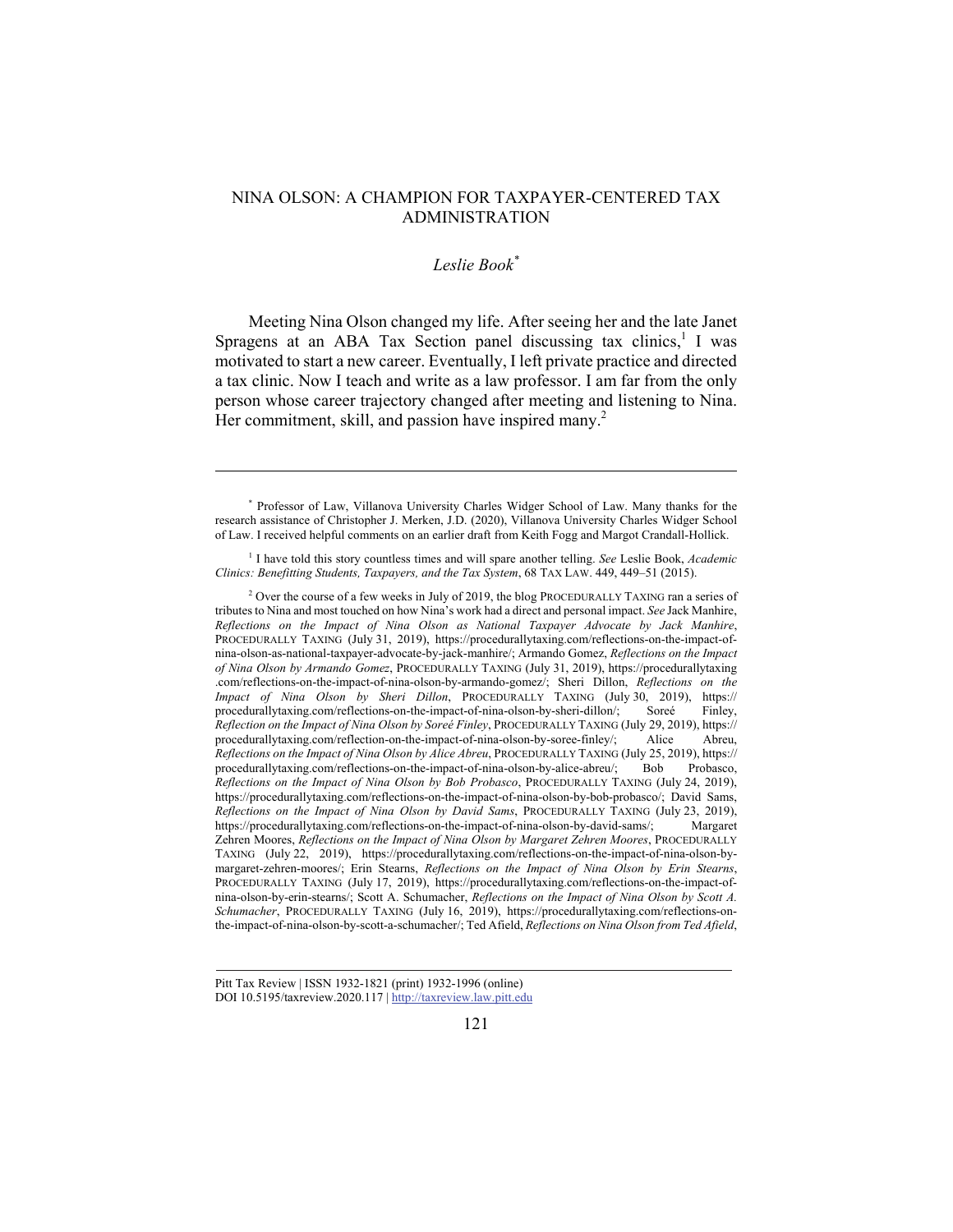Nina is the exceptional figure whose work influenced and inspired many practitioners, while also having a systemic impact on tax administration and taxpayers in the United States and around the world. Nina's work as National Taxpayer Advocate, and before that as Director of the Community Tax Law Project, and now in "retirement" as Executive Director of the Center for Taxpayer Rights, reflects a commitment to giving voice to the oftenvoiceless taxpayers. Her commitment has led to countless administrative and legislative recommendations and numerous administrative and legislative changes reflecting those recommendations. Quite simply, her work has changed peoples' careers and improved the lives of countless taxpayers.

To truly appreciate how Nina Olson has changed tax administration, we must step back and examine the broader themes from her many reports, recommendations, and pages of testimony. In this essay, I focus on two of her works as a window into the foundational principles of Nina's thinking on tax administration. The first is her 2010 Griswold lecture where she discussed the relationship between constitutional due process and tax administration. The second is her article exploring the relationship between the IRS's EITC compliance strategy and taxpayer rights. Lest this brief essay be only thought of as reminiscing, I conclude by connecting some foundational principles in Nina's writing to a current article by Professor Jason Parkin on the state of procedural due process, an issue central to understanding the origins and likely future impact of Nina's work.<sup>3</sup>

3 Jason Parkin, *Dialogic Due Process*, 167 U. PA. L. REV. 1115 (2019).

PROCEDURALLY TAXING (July 15, 2019), https://procedurallytaxing.com/reflections-on-nina-olson-fromted-afield/; William Schmidt, *Reflections on the Impact of Nina Olson by William Schmidt*, PROCEDURALLY TAXING (July 12, 2019), https://procedurallytaxing.com/reflections-on-the-impact-ofnina-olson-by-william-schmidt/; Michelle Drumbl, *Reflections on the Impact of Nina Olson by Michelle Drumbl*, PROCEDURALLY TAXING (July 11, 2019), https://procedurallytaxing.com/reflections-on-theimpact-of-nina-olson-by-michelle-drumbl/; Rob Nassau, *Reflections on the Impact of Nina Olson by Rob Nassau*, PROCEDURALLY TAXING (July 10, 2019), https://procedurallytaxing.com/reflections-on-theimpact-of-nina-olson-by-rob-nassau/; Luz Arevalo, *Reflections on the Impact of Nina Olson by Luz Arevalo*, PROCEDURALLY TAXING (July 9, 2019), https://procedurallytaxing.com/reflections-on-theimpact-of-nina-olson-by-luz-arevalo/; T. Keith Fogg, *Reflections on Nina Olson as the National Taxpayer Advocate*, PROCEDURALLY TAXING (Mar. 8, 2019), https://procedurallytaxing.com/reflections-on-ninaolsen-as-the-national-taxpayer-advocate/.

Pitt Tax Review | ISSN 1932-1821 (print) 1932-1996 (online) DOI 10.5195/taxreview.2020.117 | http://taxreview.law.pitt.edu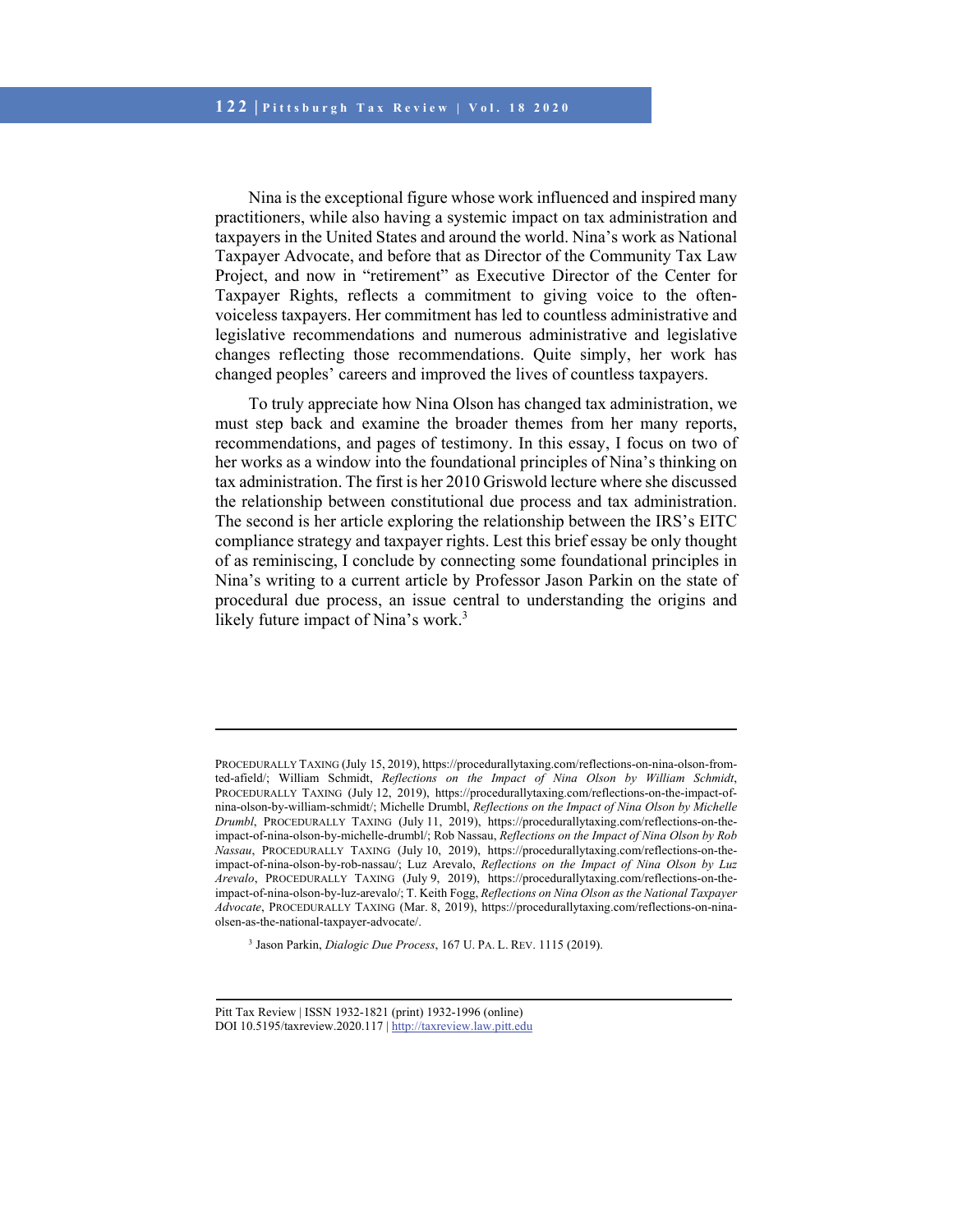### I. THE 2010 GRISWOLD LECTURE: DUE PROCESS AND "OH YEAH? WHO SAYS?"

## *A. The General Themes: A Focus on Process*

Nina's philosophy on tax administration was clearly expressed in the 2010 Erwin N. Griswold Lecture Nina delivered before the American College of Tax Counsel in San Antonio, Texas.<sup>4</sup> Her lecture began by noting that from her modest beginnings as an uncredentialed return preparer through her time as National Taxpayer Advocate, she has "strived to hold the Service accountable to its taxpayers."<sup>5</sup> That striving had led to the subject of the lecture: procedural due process and its impact on the tax system.

Nina admitted to "always having trouble with the concepts of sovereign and sovereign authority—when someone says you must do this, my first reaction—for reasons that go back to the recesses of my early childhood—is to say, Oh yeah? Who says?"<sup>6</sup>

While this article was not the first time Nina thought, or even wrote about, due process, $\bar{7}$  she took the occasion to consider its "historical and philosophical bases."<sup>8</sup> In the lecture, Nina discussed the historical roots of due process to the Magna Carta and how it reflected a need to protect individuals from at times an overreaching and erroneous sovereign:

[T]he very words used in Supreme Court due process analysis raise images of an all-powerful sovereign that can abuse and oppress the people. To protect against this abuse, we have come to believe that when the sovereign acts upon life, liberty, and property interests, the persons who are impacted must have some

<sup>5</sup> *Id.* at 227.

l

8 Olson, *supra* note 4, at 228.

Pitt Tax Review | ISSN 1932-1821 (print) 1932-1996 (online) DOI 10.5195/taxreview.2020.117 | http://taxreview.law.pitt.edu

<sup>4</sup> The speech was subsequently published. Nina Olson, *Taking the Bull by Its Horns: Some Thoughts on Constitutional Due Process in Tax Collection*, 63 TAX LAW. 227 (2010).

<sup>6</sup> *Id.* at 228.

<sup>7</sup> Leslie Book, *Taxpayer Rights: A Look Back to Congressional Testimony of Michael Saltzman and Nina Olson*, FORBES (Feb. 23, 2015), https://www.forbes.com/sites/procedurallytaxing/2015/02/23/ taxpayer-rights-a-look-back-to-congressional-testimony-of-michael-saltzman-and-ninaolson/#2bc50a536ed7 (discussing 1997 testimony addressing due process concepts).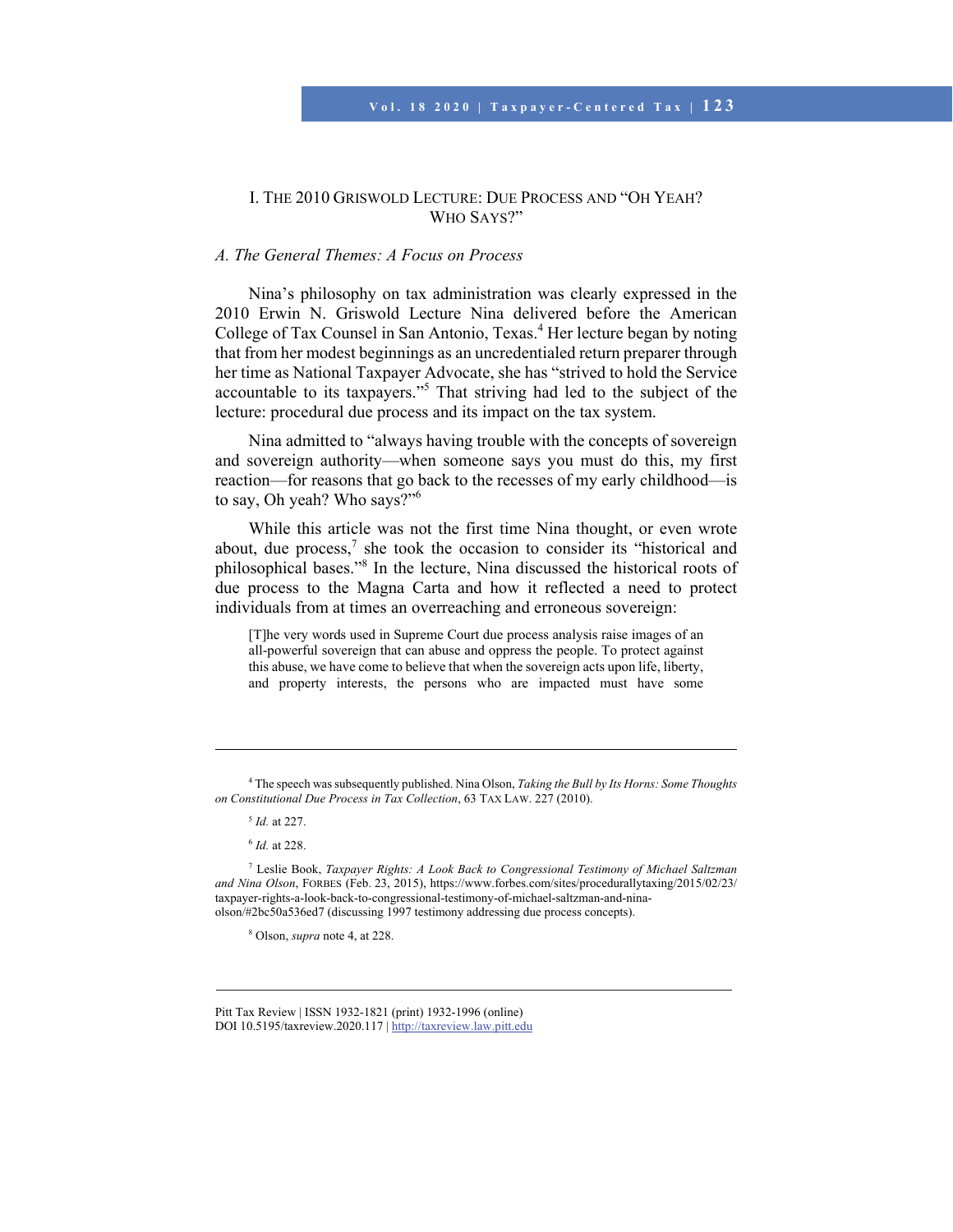individualized method of protesting that action, even though the law is addressed to the populace as a whole. *That is, we have to think about the individual as well.*<sup>9</sup>

What does thinking about the individual mean in the context of due process? As Nina explained in her speech, procedural due process typically requires the sovereign provide notice of its actions and an opportunity for individuals to be heard when its actions have an impact on a protected interest like life, liberty, or property. In addition, Nina extended the benefits of due process beyond a focus on any one person's interest in a given matter. She asked us to take a step back and consider the larger implications at play when we consider how the sovereign relates to its citizens:

The value of procedural due process goes beyond protecting an individual's interests, as important as that is. Procedural due process raises the question of what it means to be constituted as a government. It provides the individual with the ability to interact with the government, to be treated as a person and with dignity.<sup>10</sup>

Rather than just focus on outcomes, Nina explained that due process highlights broader issues of how the government interacts with its citizens:

It requires that there be a *conversation* about what is being done to that person and why it is being done. Even when the outcome of the dialogue is clear—indeed, *especially* when the outcome will be unchanged—the right to be heard, that is, to explain to the sovereign how its action will affect you, and the right to have that government action explained to you, make individuals feel that their government is acknowledging their individual circumstances and importance even as it acts for the benefit of the whole. Procedural due process, then, is an aspect of procedural justice, which many commentators believe is a necessary component for individuals to come together and voluntarily consent to be governed.<sup>11</sup>

*B. Bringing it to Tax* 

After generally providing context for why due process is rightly situated as a tool to encourage the sovereign to listen to citizens, Nina took the logical next step, which is to call for tax administrators to emphasize ways to ensure they provide "meaningful" opportunities for citizens to be heard. The call to action raised some key questions. What is meaningful in the context of tax

<sup>10</sup> *Id.* at 229.

<sup>11</sup> *Id.*

 $\overline{\phantom{a}}$ 

Pitt Tax Review | ISSN 1932-1821 (print) 1932-1996 (online) DOI 10.5195/taxreview.2020.117 | http://taxreview.law.pitt.edu

<sup>&</sup>lt;sup>9</sup> *Id.* (emphasis added).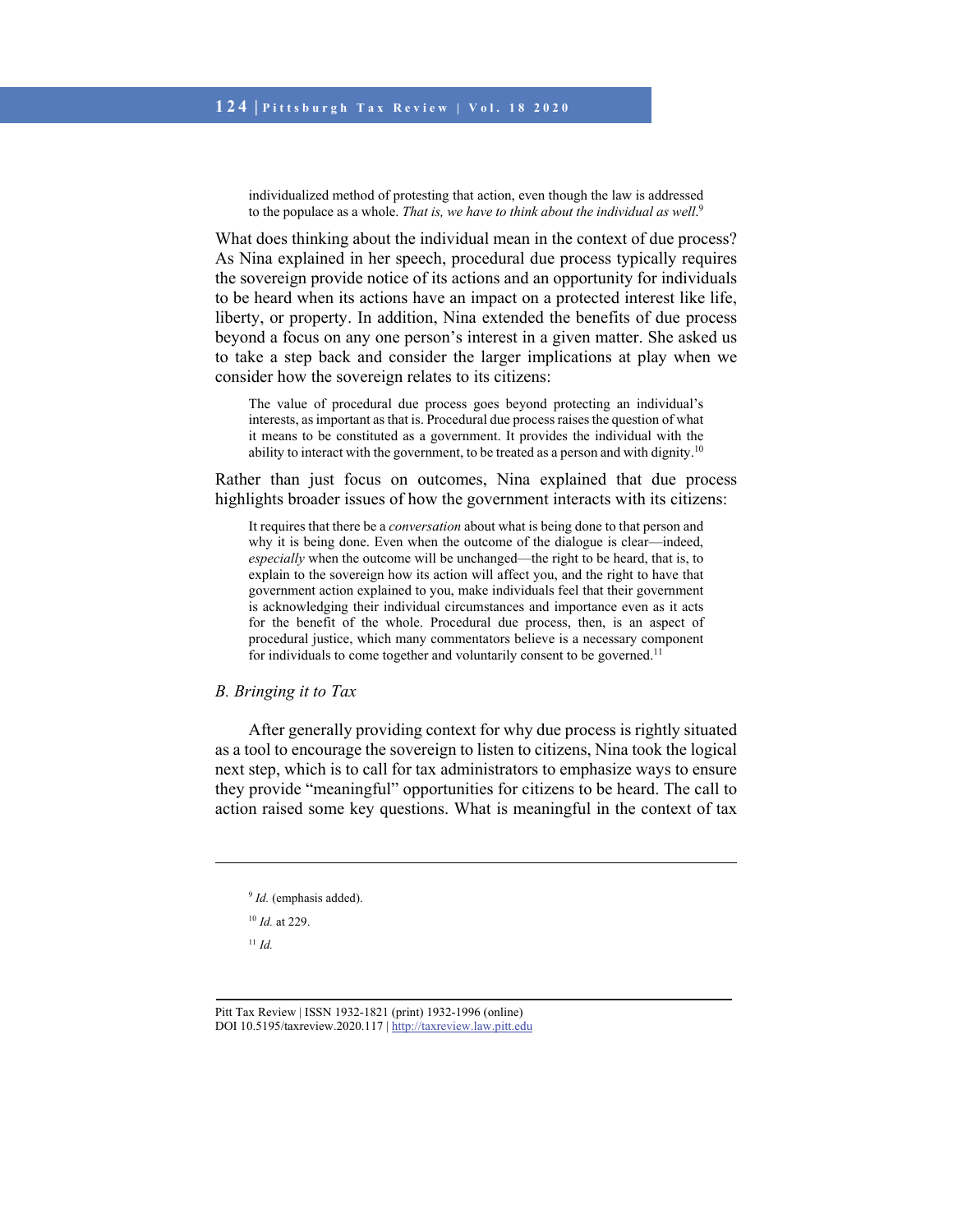administration, and how has due process jurisprudence influenced that debate?<sup>12</sup>

To help answer these questions, Nina presented a brief history and showed that "for much of the Service's existence" it has "escaped close due process analysis."13 Why has tax been exceptional when it comes to due process? Nina summed it up succinctly, and the short answer came from the case that gave the speech its title, *Bull v. United States*. 14 In *Bull*, the Supreme Court explained:

[T]axes are the lifeblood of government, and their prompt and certain availability an imperious need. Time out of mind, therefore, the sovereign has resorted to more drastic means of collection. The assessment is given the force of a judgment, and if the amount assessed is not paid when due, administrative officials may seize the debtor's property to satisfy the debt.<sup>15</sup>

Nina's article provided "a whirlwind tour" of procedural due process case law, looking at old chestnuts like *Springer v. United States*, <sup>16</sup> *Phillips v. Commissioner of Internal Revenue*, 17 and *Bob Jones University v. Simon*, 18 which all support the idea that any procedural protections taxpayers enjoy are rooted in legislation rather than the Constitution. In these cases, the Supreme Court emphasized the prompt payment of taxes is paramount. The government's interest is so important that the courts have given tax

14 Bull v. United States, 295 U.S. 247 (1935).

<sup>15</sup> *Id.* at 259–60.

l

16 Springer v. United States, 102 U.S. 586, 594 (1881) ("The prompt payment of taxes is always important to the public welfare. It may be vital to the existence of a government. The idea that every taxpayer is entitled to the delays of litigation is unreason.").

17 Philips v. Comm'r, 283 U.S. 589 (1931).

18 Bob Jones Univ. v. Simon, 416 U.S. 725 (1974).

<sup>&</sup>lt;sup>12</sup> RODNEY L. MOTT, DUE PROCESS OF LAW 208 (1926) (noting "notice and hearing as a part of due process of law was a natural corollary of the idea that that phrase embodied the essential principles of the common law of England").

<sup>&</sup>lt;sup>13</sup> Olson, *supra* note 4, at 230. Whether the IRS's administration of refundable credits should trigger due process concerns associated with other non-tax-based transfer programs has largely escaped careful scrutiny. For one exception, *see* Megan Newman, Comment, *The Low-Income Tax Gap: The Hybrid Nature of the Earned Income Tax Credit Leads to Its Exclusion from Due Process Protection*, 64 TAX LAW. 719 (2011).

Pitt Tax Review | ISSN 1932-1821 (print) 1932-1996 (online) DOI 10.5195/taxreview.2020.117 | http://taxreview.law.pitt.edu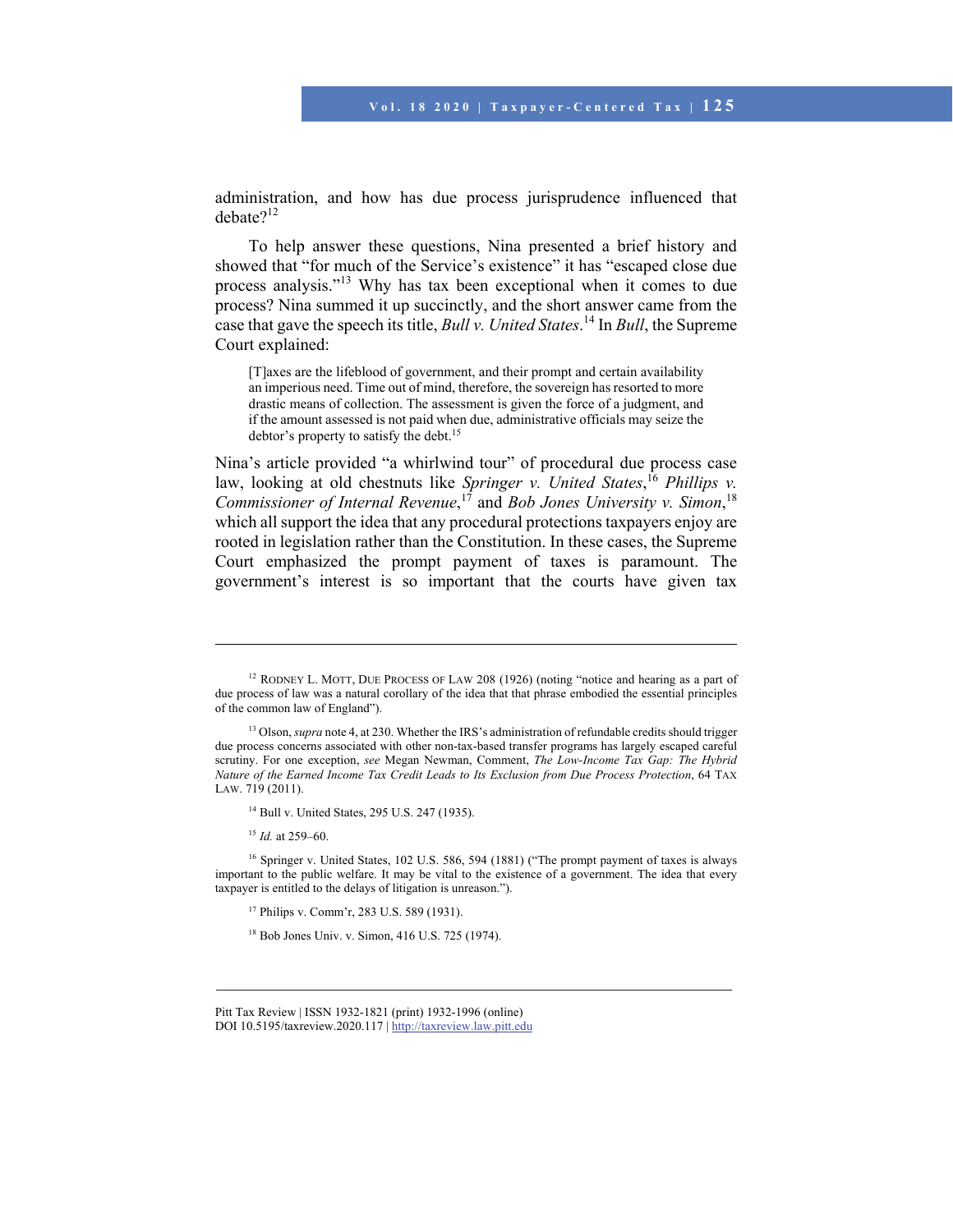administrators a wide berth relative to other areas where the sovereign engages with the public.

Her historical tour also included revolutionary cases like *Goldberg v. Kelly* where the Supreme Court held the government must provide notice and hearing before depriving welfare recipients of benefits.<sup>19</sup> Following *Goldberg*, in *Mathews v. Eldridge*, the Supreme Court evaluated the sufficiency of procedural protections looking at a cost-benefit analysis that examined the benefit of any additional procedural protection in light of its costs.20 For the most part, cases like *Goldberg* and *Mathews* have had little impact on the tax system. In finding that tax procedures are constitutionally sound, courts tend to reflexively cite *Bull*, *Springer* and the like as justification for the status quo, so long as the taxpayer can eventually get a court to review the Service's assessment.<sup>21</sup> In essence, due process has had little direct impact on procedural protections for taxpayers, and tax has historically sat outside some of the main procedural due process

[f]irst, the private interest that will be affected by the official action; second, the risk of an erroneous deprivation of such interest through the procedures used, and the probable value, if any, of additional or substitute procedural safeguards; and finally the Government's interest, including the function involved and the fiscal and administrative burdens that the additional or substitute procedural requirement would entail.

Mathews v. Eldridge, 424 U.S. 319, 335 (1976).

l

 $2<sup>1</sup>$  For purposes of this essay I focus more on the hearing right associated with due process as compared to the right to notice. The Supreme Court uses a balancing test similar to that in *Mathews* in evaluating the adequacy of notice. *See* Parkin, *supra* note 3, at 1119; *see also* Mullane v. Central Hanover Bank & Trust Co., 339 U.S. 306 (1950). It is beyond the scope of this essay to examine whether IRS correspondence in certain circumstances may in fact trigger constitutional concerns due to the correspondence inadequately notifying taxpayers of the IRS's actions. Courts have rightly emphasized that not all communication from the IRS, even if arguably deficient, should trigger constitutional concerns. *See* Redfern v. United States, No. 19-12649, 2019 WL 6879170, at \*3 n.1 (11th Cir. 2019) (per curiam) (rejecting a due process challenge to adequacy of notice arising from IRS summons power). Other notices, especially, for example, notices that unclearly describe why the IRS is subjecting a claimed refundable credit to summary assessment procedures, should attract greater constitutional scrutiny.

<sup>19</sup> *See* Goldberg v. Kelly, 397 U.S. 254 (1970); JERRY L. MASHAW, DUE PROCESS IN THE ADMINISTRATIVE STATE 33 (1985) (referring to *Goldberg* as the place where most believe the origin of the due process revolution began). For an excellent discussion of the procedural due process in the context of welfare rights, as well as the separate rights that low[-]income taxpayers more generally enjoy by virtue of many transfer programs being embedded in the Internal Revenue Code, see Susannah Camic Tahk, *The New Welfare Rights*, 83 BROOK. L. REV. 875, 881–90 (2018).

<sup>&</sup>lt;sup>20</sup> Under *Mathews*, courts must consider the following when determining the "specific dictates" of procedural due process:

Pitt Tax Review | ISSN 1932-1821 (print) 1932-1996 (online)

DOI 10.5195/taxreview.2020.117 | http://taxreview.law.pitt.edu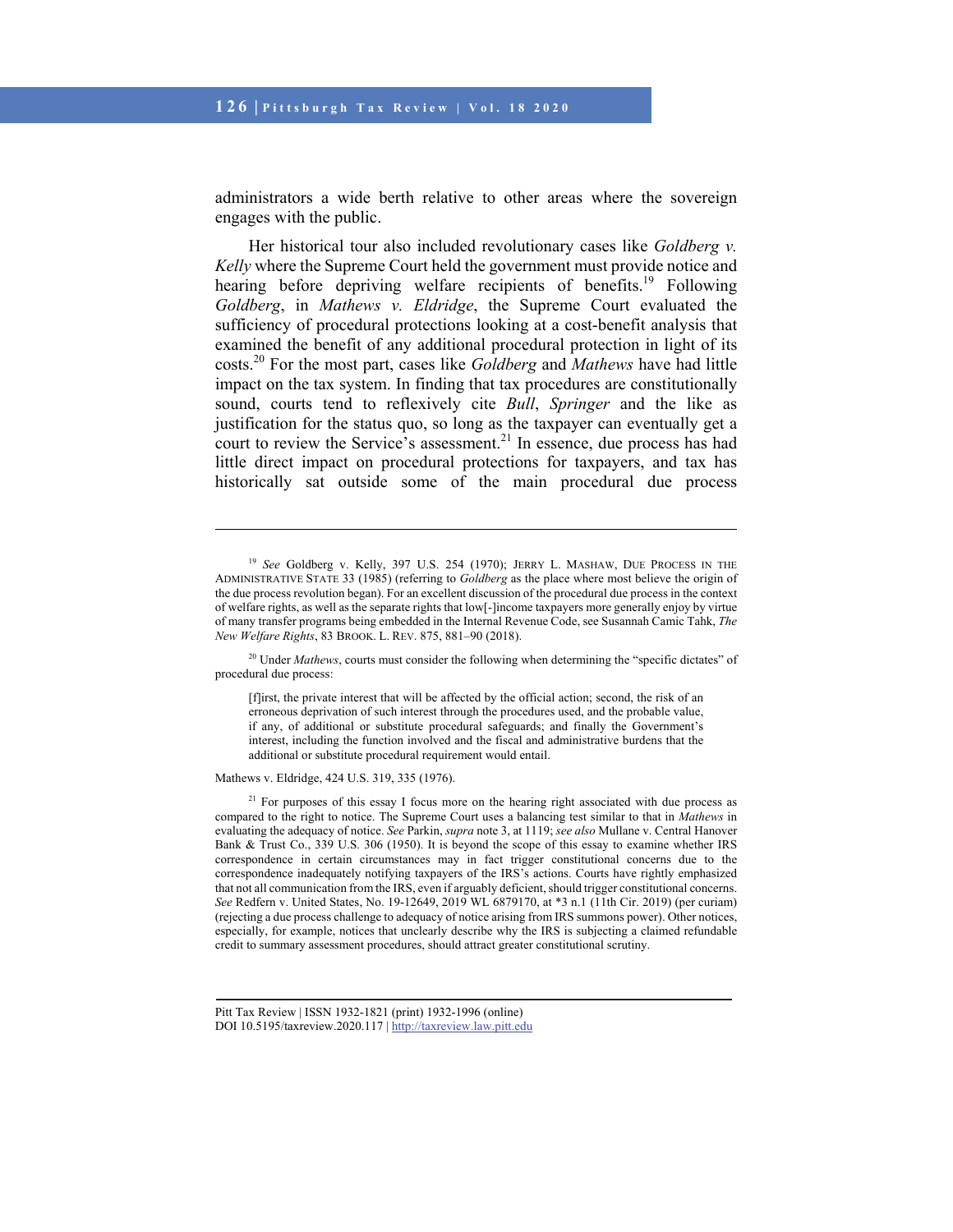developments that characterized the twentieth century due process revolution.22

In acknowledging that courts view tax exceptionally when thinking about due process, Nina asked where this leaves taxpayers:

So, where are we? The courts seem to be saying that because from "time out of mind" the sovereign's power to require payment of taxes immediately to satisfy the government need is almost as "old as the common law," the government's summary collection procedures pass constitutional muster so long as the taxpayer is afforded an eventual and ultimate avenue of judicial review.23

#### *C. Taking the "Bull" by Its Horns*

 $\overline{\phantom{a}}$ 

The absence of constitutional protections has not meant taxpayers have not indirectly benefitted from the concerns underlying constitutional protections. Through pre-assessment judicial review in deficiency procedures, to pre-revocation judicial review for tax-exempt entities, to additional notice and post-assessment judicial review in cases involving jeopardy, and the collection due process notice and hearing rights, Congress has provided protections to taxpayers directly reflective of the understanding that the sovereign makes mistakes, individuals' interests are important, and process matters.

While the courts have been, and are still,<sup>24</sup> reluctant to find a constitutional mandate for things we now mostly take for granted in the

<sup>22</sup> *See* Leslie Book, *The Collection Due Process Rights: A Misstep or a Step in the Right Direction?*, 41 HOUS. L. REV. 1145, 1175–88 (2004) (discussing tax system's somewhat uneasy relationship with procedural due process norms).

<sup>&</sup>lt;sup>23</sup> Olson, *supra* note 4, at 233 (quoting Bull v. United States, 295 U.S. 247, 259 (1935)) (quoting Springer v. United States, 102 U.S. 586, 594 (1881)).

<sup>&</sup>lt;sup>24</sup> The absence of a strong constitutional norm for the opportunity to enjoy pre-assessment judicial review still has a strong impact. *See* Larson v. United States, 888 F.3d 578, 586–87 (2d Cir. 2018) (citing to and discussing absence of a constitutional requirement for a pre-assessment judicial review and finding no procedural due process violation for civil penalty requiring payment of millions of dollars to generate judicial review of IRS penalty determination). In finding the absence of pre-assessment judicial review did not violate procedural due process, the United States Court of Appeals for the Second Circuit explained it was up to Congress, not the courts to address the problem, and in tax cases the "governmental interest here is singularly significant due to the careful structuring of the tax system and the Government's 'substantial interest in protecting the public purse.'" *Id.* For a discussion of *Larson*, as well as the Second Circuit's approach to the due process arguments that *Larson* raised, *see* T. Keith Fogg, *Access to Judicial Review in Nondeficiency Tax Cases*, 73 TAX LAW. 435 (2020); *see also* Kahn v. United States, 753 F.2d

Pitt Tax Review | ISSN 1932-1821 (print) 1932-1996 (online) DOI 10.5195/taxreview.2020.117 | http://taxreview.law.pitt.edu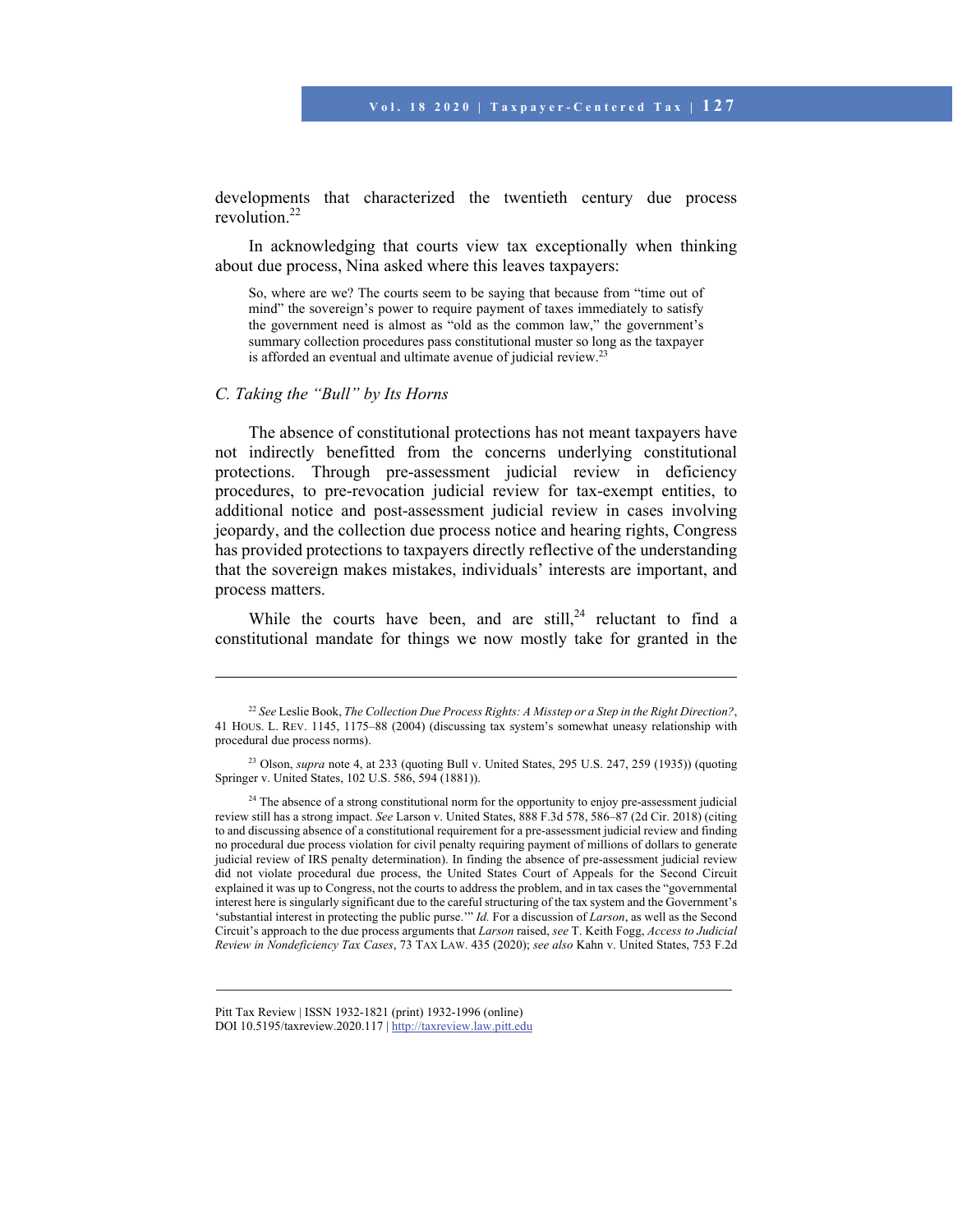modern tax system, Nina argued congressionally legislated protections reflect a positive step for tax administration. Even if advocates cannot generally use the Constitution as leverage to challenge the way the IRS assesses or collects tax, she emphasized that wise tax administrators should strive to provide meaningful opportunities for taxpayers to be heard within the existing framework:

While a due process analysis of tax administration may not implicate constitutional violations, our analysis should not stop there. As my mother used to say, "Just because you can, doesn't mean you should."25

Because due process, as part of procedural justice, serves the larger purpose of engaging individuals and making them feel heard in a meaningful way, regardless of the outcome, it helps ease the sense among many taxpayers that the government acts in arbitrary ways. Confidence in fairness, accuracy, and consistency of government, in turn, makes taxpayers more willing to participate in government.

In her Griswold speech, Nina's emphasis on the sovereign's relationship to individuals opened the door for advocates, Congress, courts, and the IRS to focus on the impact that the IRS has on taxpayers' lives. Unlike in the times of kings (where the due process principles allowing the sovereign wide latitude in tax collection originate), governments depend on people's consent to be governed. Nina suggested it was time to turn *Bull* "on its head for a bit: if taxes are the lifeblood of government, then it is the taxpayers who provide that life-blood."26

<sup>1208, 1218 (3</sup>d Cir. 1985) ("In the tax context, the constitutionality of a scheme providing for only postassessment judicial review is well-settled.").

<sup>25</sup> Olson, *supra* note 4, at 233. *But see id.* at 233 n.24. Nina does note she remains "unconvinced that there is no constitutionally protected interest in a pre-deprivation hearing in tax administration today, given that increasing automation heightens the risk that the government will make an erroneous determination and in light of the expansion of the tax filing population since *Bull v. United States*, or even *Bob Jones University v. Simon*, to include very low-income taxpayers who do not have the means to challenge government." *Id.*

<sup>26</sup> Olson, *supra* note 4, at 234.

Pitt Tax Review | ISSN 1932-1821 (print) 1932-1996 (online) DOI 10.5195/taxreview.2020.117 | http://taxreview.law.pitt.edu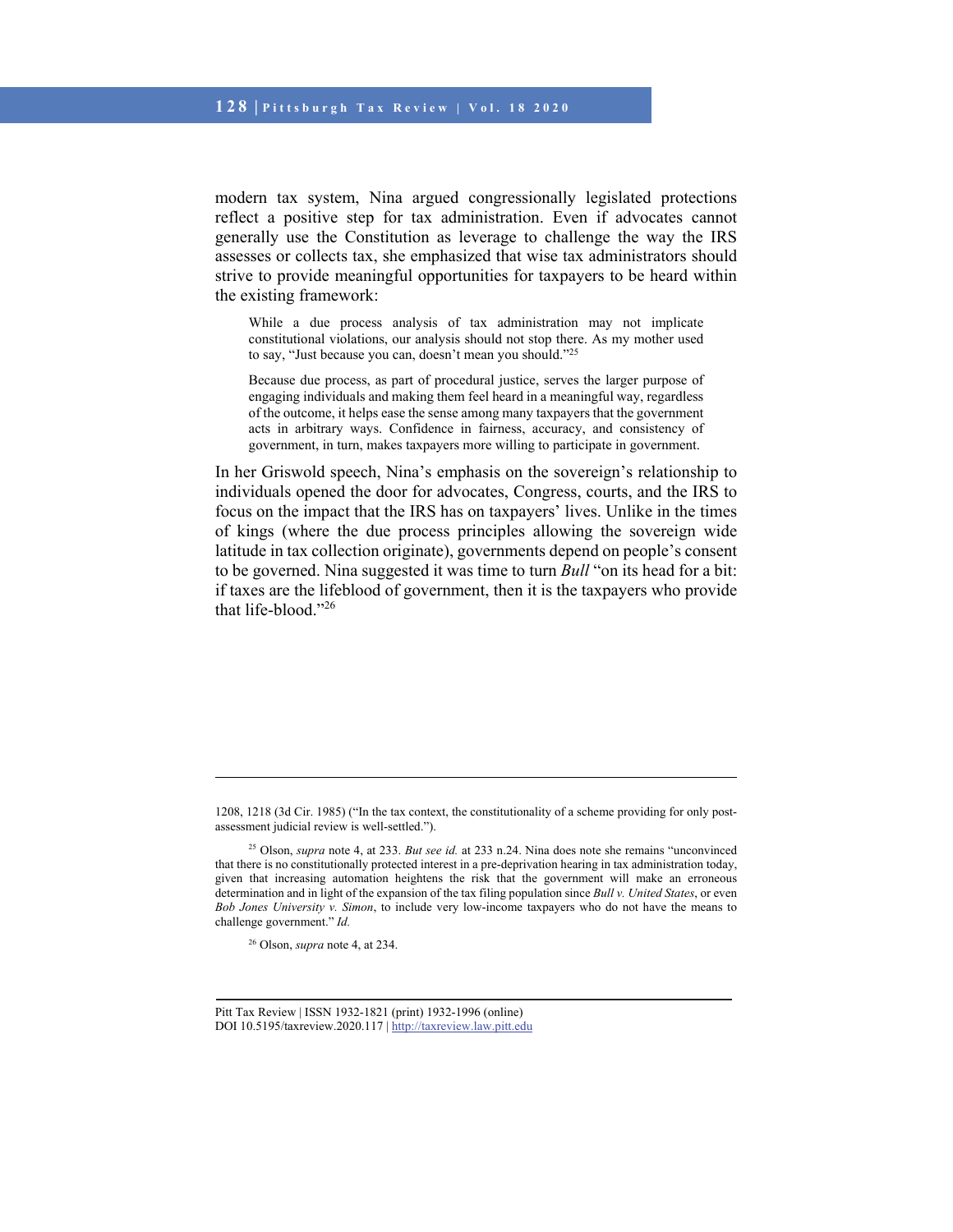# II. PROCEDURAL JUSTICE FOR ALL: IRS AND ITS EITC COMPLIANCE STRATEGY

### *A. Procedural Justice and its Relation to Due Process*

After exploring due process in the Griswold lecture, Nina's article *Procedural Justice for All: A Taxpayer Rights Analysis of IRS Earned Income Credit Compliance Strategy*, written for the first International Taxpayer Rights conference, explored how procedural justice and taxpayer rights could help turn *Bull* on its head.27 Her article used the earned income tax credit (EITC) as a case study to explore how the IRS's administration of the EITC fares when looked at through the prism of procedural justice.

Before addressing the main points of her article, I return briefly to the Griswold lecture. In the Griswold speech, Nina discussed how procedural due process is "an aspect of procedural justice."28 In looking at procedural due process in the Griswold lecture, Nina was looking for a path to improve procedures that failed to adequately reflect the taxpayer's interests. As she stated, it is not enough when arguing with the sovereign to "simply" say something is not "fair" or "equitable."<sup>29</sup> But since due process itself did not provide Nina with sufficient ammunition to change unfair or inequitable procedures, Nina looked elsewhere. That led to a different but related path that she explored in *Procedural Justice for All*.

In *Procedural Justice for All*, Nina discussed the work of Tom Tyler and other procedural justice theorists.30 As she explained, procedural justice theorists like Tyler emphasize procedural justice's foundation is based on fair decision-making and fair interpersonal treatment. Fair decision-making revolves around themes like consistency and transparency, and fair treatment

<sup>29</sup> *Id.*

<sup>27</sup> Nina E. Olson, *Procedural Justice for All: A Taxpayer Rights Analysis of IRS Earned Income Credit Compliance Strategy*, *in* 22 ADVANCES IN TAX'N 1 (John Hasseldine ed., 2015), https://pdfs .semanticscholar.org/277b/ 37cf1becd0737d2a2bea29a7d5cc4ae76fdf.pdf.

<sup>28</sup> Olson, *supra* note 4, at 229.

<sup>&</sup>lt;sup>30</sup> TOM R. TYLER, WHY PEOPLE OBEY THE LAW (1990) (contrasting instrumental and normative theories on why people comply with the law and emphasizing that importance of individuals' perception of the legitimacy of procedures).

Pitt Tax Review | ISSN 1932-1821 (print) 1932-1996 (online) DOI 10.5195/taxreview.2020.117 | http://taxreview.law.pitt.edu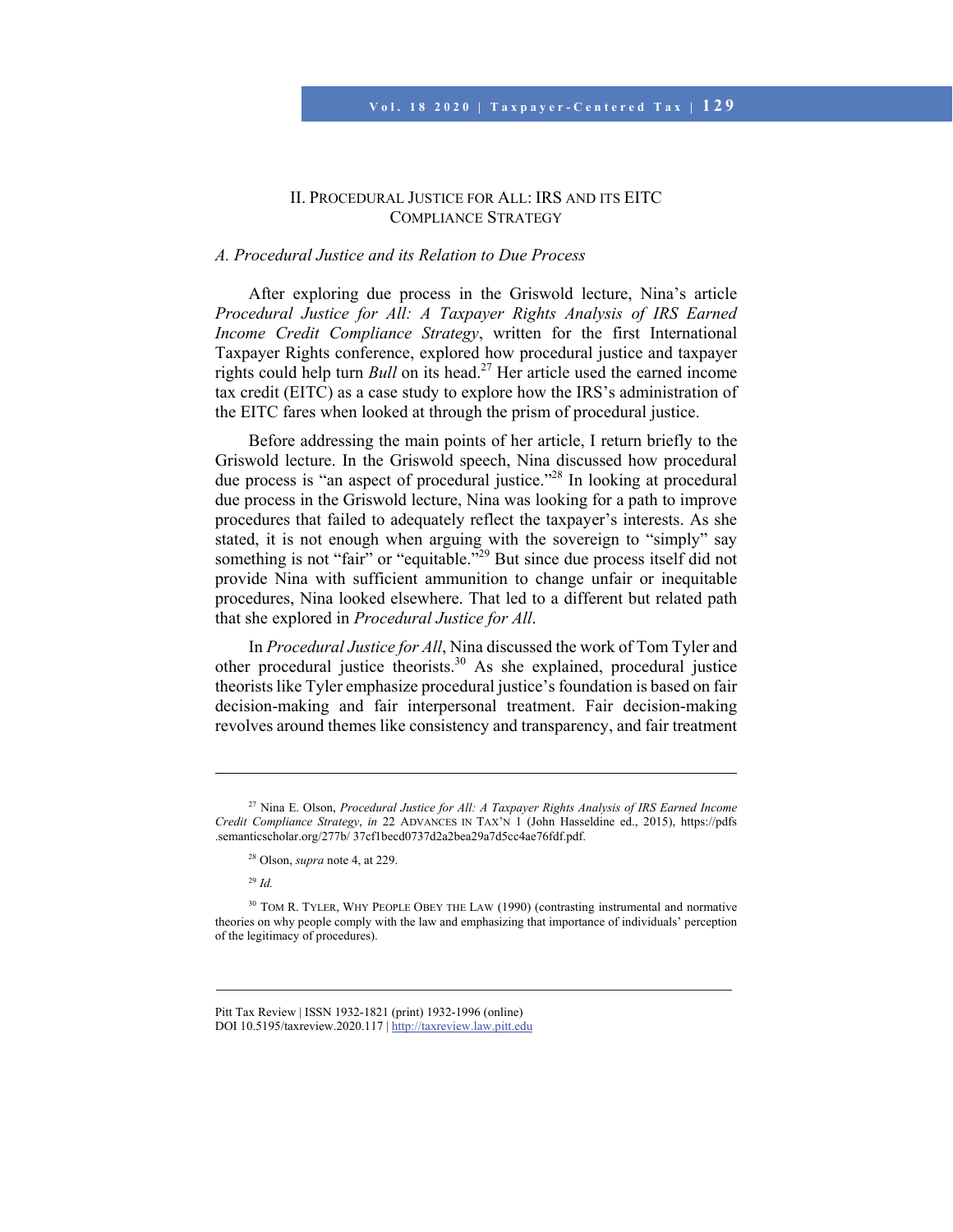is grounded in respect and dignity, considered both at the institutional level and in specific actions.<sup>31</sup> Nina reminded us procedural justice requires a concern for more than a just outcome; fair *process* is key. The inquiry is summed up by one overarching question: "Do you believe you are treated fairly in your interactions with the authority?"<sup>32</sup> Before she used this question to explore how the IRS measures up in its EITC administration, Nina reminded us that in the United States, procedural justice norms are often most associated with the procedural due process jurisprudence she explored in her Griswold lecture. In this article, she took us back to *Bull* and its progeny, and again reminded readers that while the Constitution may not be the source of most of taxpayers' procedural protections, Congress has crafted legislative protections that reflect constitutional due process norms. The drumbeat of legislative protections, from the early twentieth century creation of preassessment judicial review to the 1998 IRS Restructuring and Reform Act and beyond, reflects an increasing acceptance of taxpayers themselves as a co-equal lifeblood of government.

# *B. Procedural Justice and the EITC*

When Nina wrote her article on procedural justice and the EITC, the IRS had just administratively adopted a Taxpayer Bill of Rights (TBOR) and Congress had not yet codified TBOR.<sup>33</sup> For years, Nina recommended both the IRS adoption and the congressional codification of those rights.<sup>34</sup> I suspect Nina would have been a forceful advocate for TBOR even if the history she discussed in her Griswold lecture were different. Yet understanding Nina and her commitment to finding a hook to challenge the status quo provides a direct line to the adoption of TBOR. As she reminded

<sup>31</sup> Olson, *supra* note 27, at 4.

<sup>32</sup> *Id.*

<sup>33</sup> *See* Alice G. Abreu, *Temple Law Review Symposium Taxpayer Rights: All the Angles Foreword*, 91 TEMP. L. REV. 679, 679 (2019) ("The TBOR is a compilation of ten taxpayer rights that are now part of the text of the Internal Revenue Code (the Code) itself and that were adopted by the IRS even before they were made a part of the Code.").

<sup>34</sup> NINA E. OLSON, TOWARD A MORE PERFECT TAX SYSTEM: A TAXPAYER BILL OF RIGHTS AS A FRAMEWORK FOR EFFECTIVE TAX ADMINISTRATION, LAWRENCE NEAL WOODWORTH MEMORIAL LECTURE (May 9, 2013), https://www.taxpayeradvocate.irs.gov/wp-content/uploads/2020/08/TOWARD -A-MORE-PERFECT-TAX-SYSTEM.pdf (overview of recommendations Nina made in the years before the IRS adopted the TBOR).

Pitt Tax Review | ISSN 1932-1821 (print) 1932-1996 (online) DOI 10.5195/taxreview.2020.117 | http://taxreview.law.pitt.edu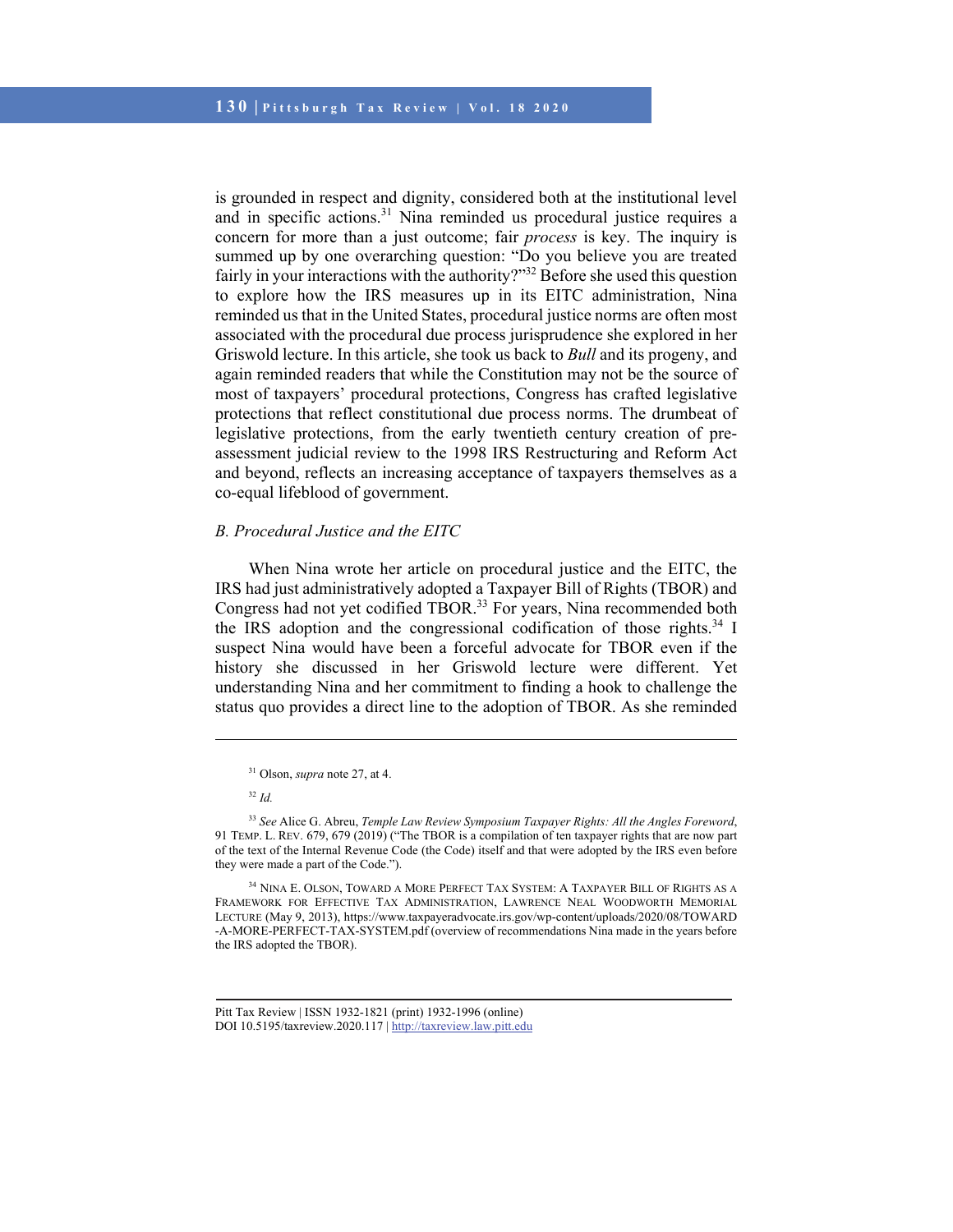us in her Griswold lecture, change does not come just because you assert something is unfair.<sup>35</sup> Because procedural due process jurisprudence could not give Nina the leverage to change what she thought were unfair procedures, she looked elsewhere. Her search led her to Tyler and taxpayer rights charters,<sup>36</sup> which in her view, if the IRS adopted and Congress codified would bring "tax administration in line with other areas of administrative and constitutional law."37

With that context, Nina explored how in so many ways the IRS's administration of the EITC falls short when looking at it from a procedural justice benchmark.<sup>38</sup> The article reflected Nina's longstanding concern over the IRS's use of automated procedures when interacting with low-income taxpayers claiming the  $EITC<sup>39</sup>$  She started with the common-sense

l

38 For readers interested in Nina's decades-long study of the earned income tax credit, see 3 NAT'L TAXPAYER ADVOCATE, OBJECTIVES REPORT TO CONGRESS: EARNED INCOME TAX CREDIT (2020). In the preface to this report (which I was lead author during a brief stint as Professor in Residence at the IRS), Nina explained she "spent much of the last 18 years thinking about how to improve the administration of the EITC. How should the IRS change its approach and processes? How should the IRS and others increase the participation rate? And how can the IRS minimize noncompliance while respecting taxpayer rights and not deterring participation by eligible taxpayers? I have attempted to seek answers and make recommendations with respect to these questions." *Id.* at vii. The report includes an extensive appendix detailing the considerable written work on the EITC that TAS produced from 2001–2019. *Id.* at app. 4.

39 Nina explores some of these themes elsewhere. *See, e.g.*, Nina E. Olson, *A Brave New World: The Taxpayer Experience in a Post-Sequester IRS*, 139 TAX NOTES 1189, 1189–90 (2013).

I believe that unless we act to change the trend, the IRS of tomorrow will have very little personal interaction with taxpayers, will be unable to adequately address the needs of a very diverse taxpayer population, and will not understand the various communities of taxpayers—geographic, economic, trade or business, cultural. It will relentlessly drive forward on the path of more automation, particularly in those very areas that require *personal* interaction to be effective, using automation mostly to make its *own* work more convenient and rarely more helpful or tailored to the *taxpayer*. As it does so, the IRS becomes ever more distant from understanding the needs and attitudes of the diverse taxpayer base that it is supposed to serve....

At their core, taxpayer rights are *human* rights. They are about our inherent *humanity*. Particularly when an organization is large, as is the IRS, and has power, as does the IRS, these rights serve as a bulwark against the organization's tendency to arrange things in ways

<sup>35</sup> Olson, *supra* note 4, at 229.

<sup>36</sup> *See* DUNCAN BENTLEY, TAXPAYER RIGHTS: THEORY, ORIGIN, AND IMPLEMENTATION (2007) (discussing taxpayer rights in an international context).

<sup>37</sup> Olson, *supra* note 27, at 6.

Pitt Tax Review | ISSN 1932-1821 (print) 1932-1996 (online) DOI 10.5195/taxreview.2020.117 | http://taxreview.law.pitt.edu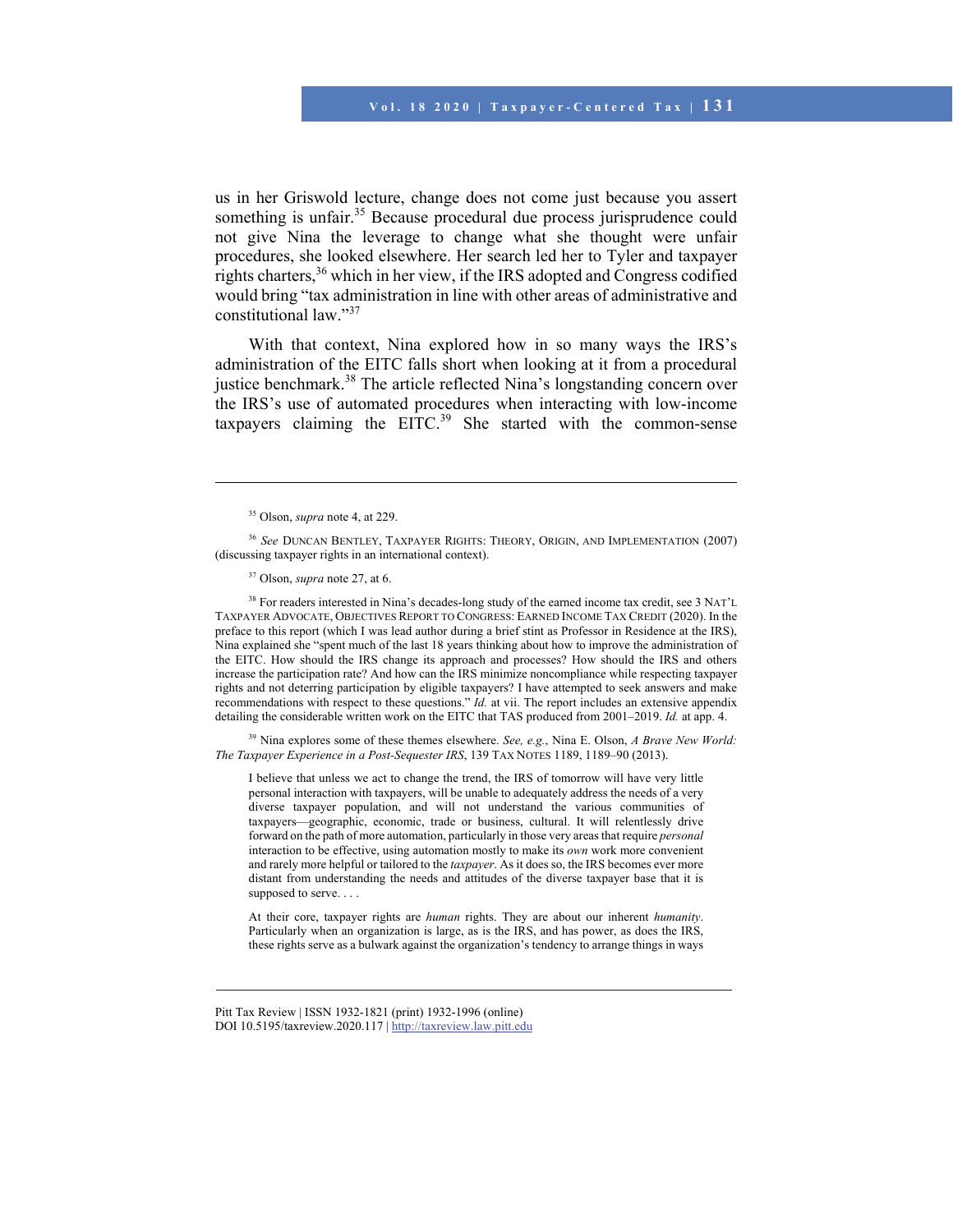proposition that to successfully administer a program like the EITC the IRS needs to understand the characteristics of the taxpayers who claim it. In the article, she contrasted low-income taxpayer characteristics as compared to the average taxpayer's characteristics, looking at issues like literacy, language barriers, lack of access to banks and transportation, and childcare.<sup>40</sup> She noted a correspondence-based examination program, when intertwined with the characteristics of EITC-claiming taxpayers, presents major problems for an "enforcement-oriented IRS."<sup>41</sup> The correspondence-based examination process creates "difficulties for taxpayers navigating the agency to claim and receive the correct amount of EITC, raising questions of procedural justice."<sup>42</sup>

In support of her claim, Nina discussed a number of TAS-based EITC research studies showing major problems taxpayers experience when interacting with EITC compliance correspondence. In this brief essay I do not summarize all of these studies, but they present evidence of taxpayers struggling to navigate these procedures. For example, the studies show many taxpayers who are denied the EITC during audit are denied often due to an inability to provide what the IRS is asking for rather than their ineligibility.<sup>43</sup> In addition, a TAS research study showed over one-quarter of all taxpayers subject to an EITC audit did not understand the IRS was auditing their return, and only about one-half felt they understood what the IRS wanted in response to the audit letter.<sup>44</sup>

The studies Nina discussed give a different context for the IRS's challenges in administering the EITC. While Nina acknowledged that improper payments, a longstanding concern with the IRS's administration of

*Id.* 

l

40 Olson, *supra* note 27, at 9, 10.

<sup>41</sup> *Id.* at 14.

<sup>42</sup> *Id.*

<sup>43</sup> *Id.* at 17–19 (discussing 2004 EITC Audit Recon study); *see also id.* at 23–24 (discussing 2012 TAS study of Tax Court EITC cases).

<sup>44</sup> *Id.* at 19 (citing 2 NAT'L TAXPAYER ADVOCATE, 2007 ANNUAL REPORT TO CONGRESS: IRS EARNED INCOME CREDIT AUDITS—A CHALLENGE TO TAXPAYERS, at 94–116 (2007)).

that are convenient for itself, but actually dehumanize us. Taxpayer rights, then, help ensure that taxpayers are treated in a humane manner.

Pitt Tax Review | ISSN 1932-1821 (print) 1932-1996 (online) DOI 10.5195/taxreview.2020.117 | http://taxreview.law.pitt.edu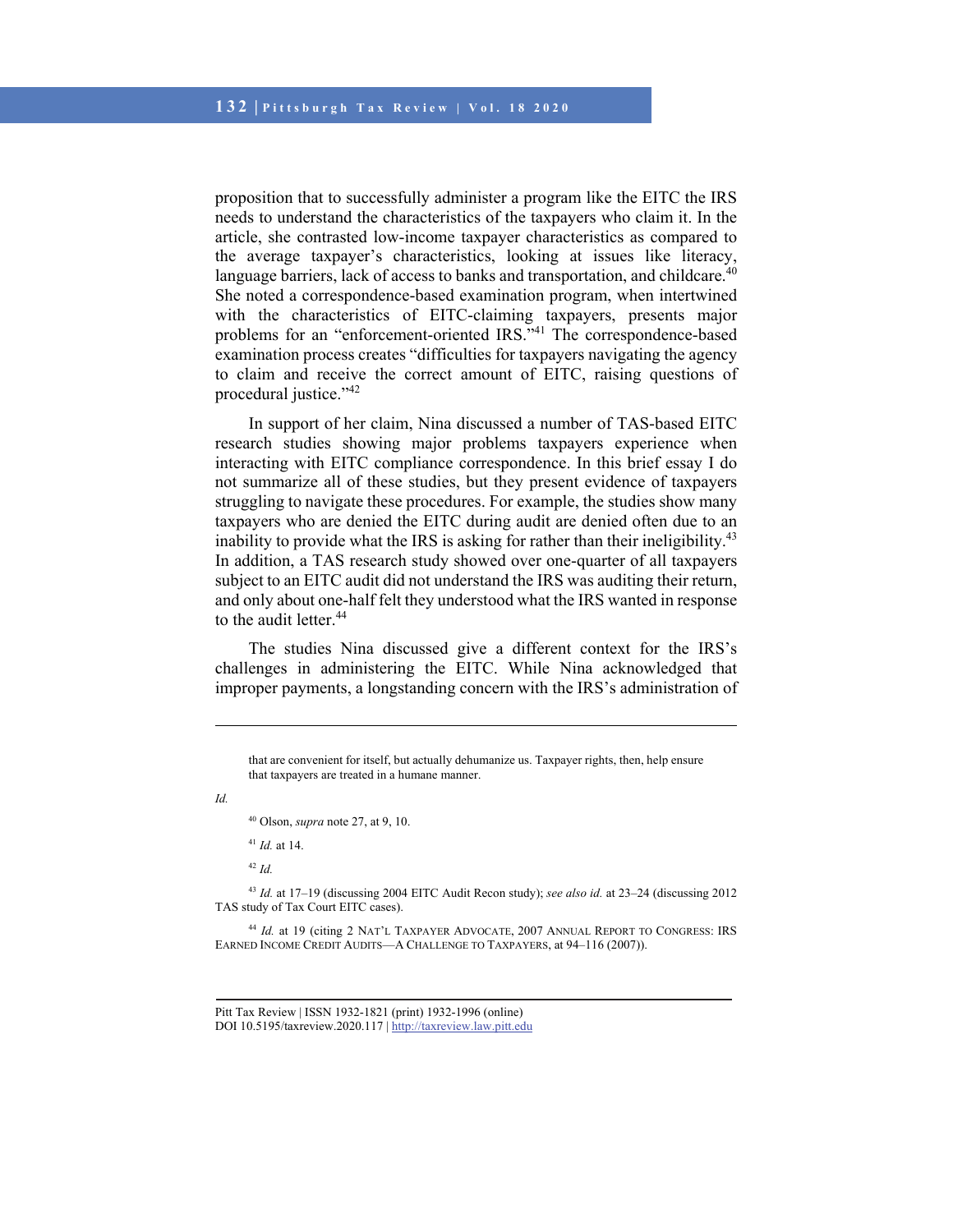the EITC, are a legitimate concern, she questioned the IRS's traditional enforcement dominant approach:

The enforcement-dominant approach to tax administration is based on the assumptions underlying the rational actor/economic deterrence model, which describes a taxpayer's compliance behavior in terms of risk of detection and level of penalties. One problem with this model is that it encourages tax agency employees to view taxpayers as natural cheaters and to believe that the only way to keep those taxpayers in line is to undertake enforcement action.45

Nina's takeaway is that disproportionately relying on traditional enforcement tools is counterproductive. To move the needle on improper payments, the IRS must truly engage with taxpayers and understand what drives noncompliance. $46$  At the heart of successful tax administration is voluntary compliance, which as a necessary condition requires the IRS to take actions that enhance rather than detract from its legitimacy. Citing Tyler, Nina noted that a system that is predicated on voluntary compliance requires more than just a focus on requiring taxpayers to comply just because "they were told to do so."47

Instead, agencies should focus on a system encouraging legitimacy, including ways that a tax administrator can facilitate taxpayer trust in addition to actions premised on a traditional sanctions-based enforcement model.48 When looking at the EITC, Nina described an IRS compliance model rooted in enforcement that minimizes making voluntary compliance easier. She made practical suggestions to enhance the IRS's legitimacy with EITC-claiming taxpayers, like ensuring greater oversight over unlicensed return preparers, staffing dedicated EITC helplines, and training IRS employees to ensure a broader mindset reflective of better social and

<sup>45</sup> Olson, *supra* note 27, at 29.

<sup>46</sup> *See* Leslie Book et al., *Insights from Behavioral Economics Can Improve Administration of the EITC*, 37 VA. TAX REV. 177 (2018) (discussing views on EITC compliance).

<sup>47</sup> Olson, *supra* note 27, at 28.

<sup>&</sup>lt;sup>48</sup> This insight derives in part from work of Erich Kirchler, who has collaborated with Nina on research both during and after her tenure at TAS. For the Kirchler view on tax compliance, see https:// www.ncbi.nlm.nih.gov/pmc/articles/PMC4381354/. For collaborative work with Kirchler following her stint as NTA, see https://papers.ssrn.com/sol3/papers.cfm?abstract\_id=3692370. For work with Kirchler while at TAS see https://taxpayeradvocate.irs.gov/Media/Default/Documents/2017-ARC/ARC17 Volume2\_05\_AuditsIDtp.pdf.

Pitt Tax Review | ISSN 1932-1821 (print) 1932-1996 (online) DOI 10.5195/taxreview.2020.117 | http://taxreview.law.pitt.edu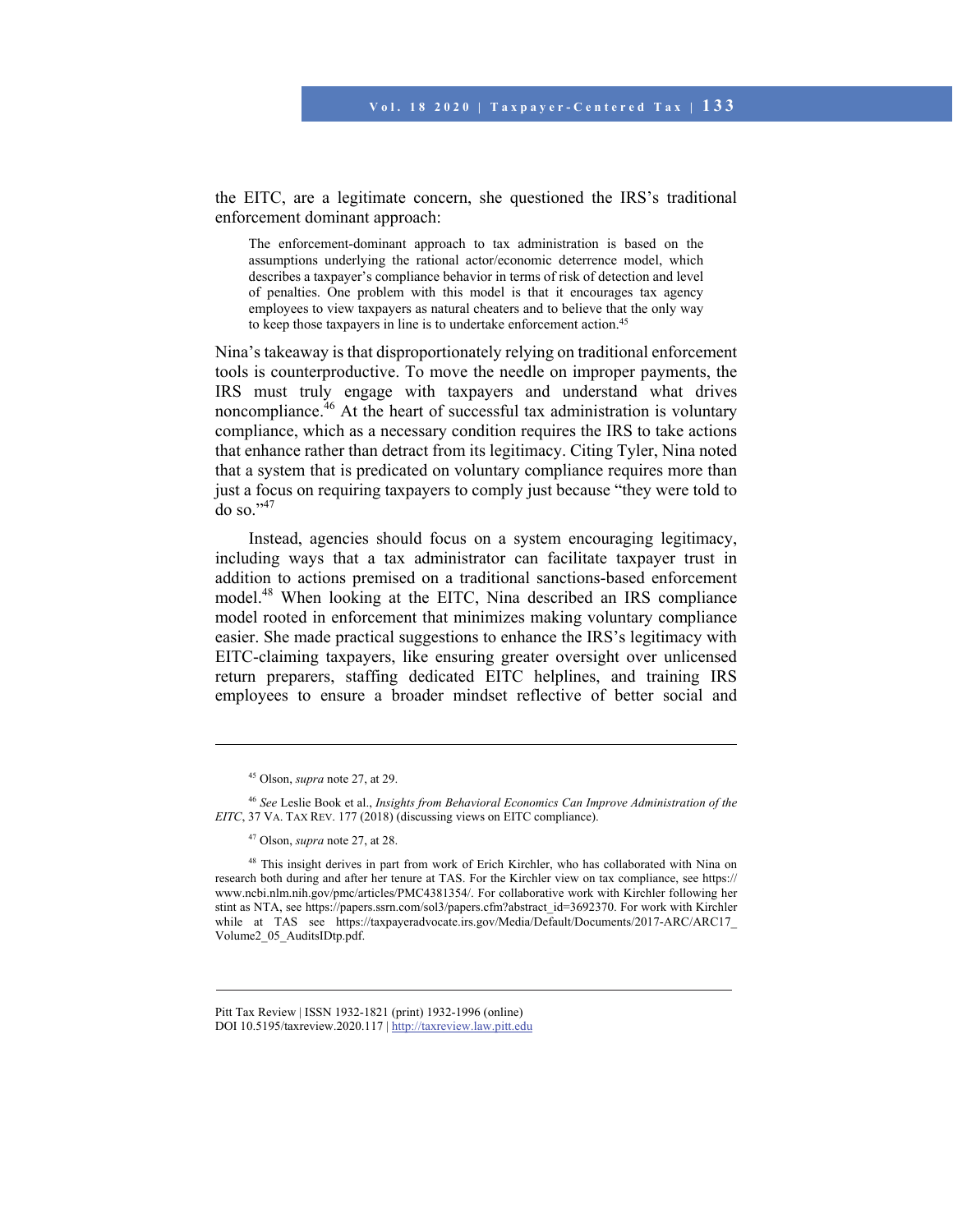communication skills.49 Underlying it all, Nina notes a key theme for her recommendations: "Central to all of [the recommendations] is the requirement that the IRS attempt to understand the EITC taxpayer population's needs and how they feel about the agency when their needs are not met."<sup>50</sup> In concluding the article, Nina offered advice for how the IRS could better understand taxpayers. Her advice came in a series of questions meant to ensure the IRS strives to understand taxpayers:

For example, how does a low-income taxpayer feel when the IRS audits him but not the preparer whom the taxpayer paid to prepare the return?

Would the taxpayer feel more open toward the agency if that agency held the preparer accountable for his own errors, and did not penalize the taxpayer for someone else's negligence or error?

What if the government didn't assess additional tax but just sent the taxpayer a letter advising that it had noticed an error on the return, noticed the taxpayer used a preparer, explained (in plain language) the source of the error, and suggested the taxpayer be extra careful with next year's return?

Would the taxpayer voluntarily correct the error the following year?

Would the taxpayer change preparers, or keep with the same one, and persist in the error?

Would the taxpayer think the IRS was a toothless tiger because no assessment was made, just a gentle tap?51

#### III. CONCLUSION: FUTURE IMPACT

Nina's prolific writing will continue to occupy a prominent place among those interested in tax administration.<sup>52</sup> This essay is meant in part to highlight some of the constitutional and theoretical foundations of Nina's work. A taxpayer-centric model of tax administration is a significant part of

<sup>50</sup> *Id.*

<sup>49</sup> *Id.* at 30.

<sup>51</sup> Olson, *supra* note 27, at 30–31.

<sup>&</sup>lt;sup>52</sup> The recent Temple Law School symposium concerning the impact of TBOR on tax administration is illustrative. *See generally* Richard K. Greenstein, *Rights, Remedies, and Justice: The Paradox of Taxpayer Rights*, 91 TEMP. L.REV. 743 (2019); T. Keith Fogg, *Can the Taxpayer Bill of Rights Assist Your Clients?*, 91 TEMP. L. REV. 705 (2019); Leslie Book, *Giving Taxpayer Rights a Seat at the Table*, 91 TEMP. L. REV. 759 (2019); Michelle Lyon Drumbl, *Tax Attorneys as Defenders of Taxpayer Rights*, 91 TEMP. L. REV. 813 (2019).

Pitt Tax Review | ISSN 1932-1821 (print) 1932-1996 (online) DOI 10.5195/taxreview.2020.117 | http://taxreview.law.pitt.edu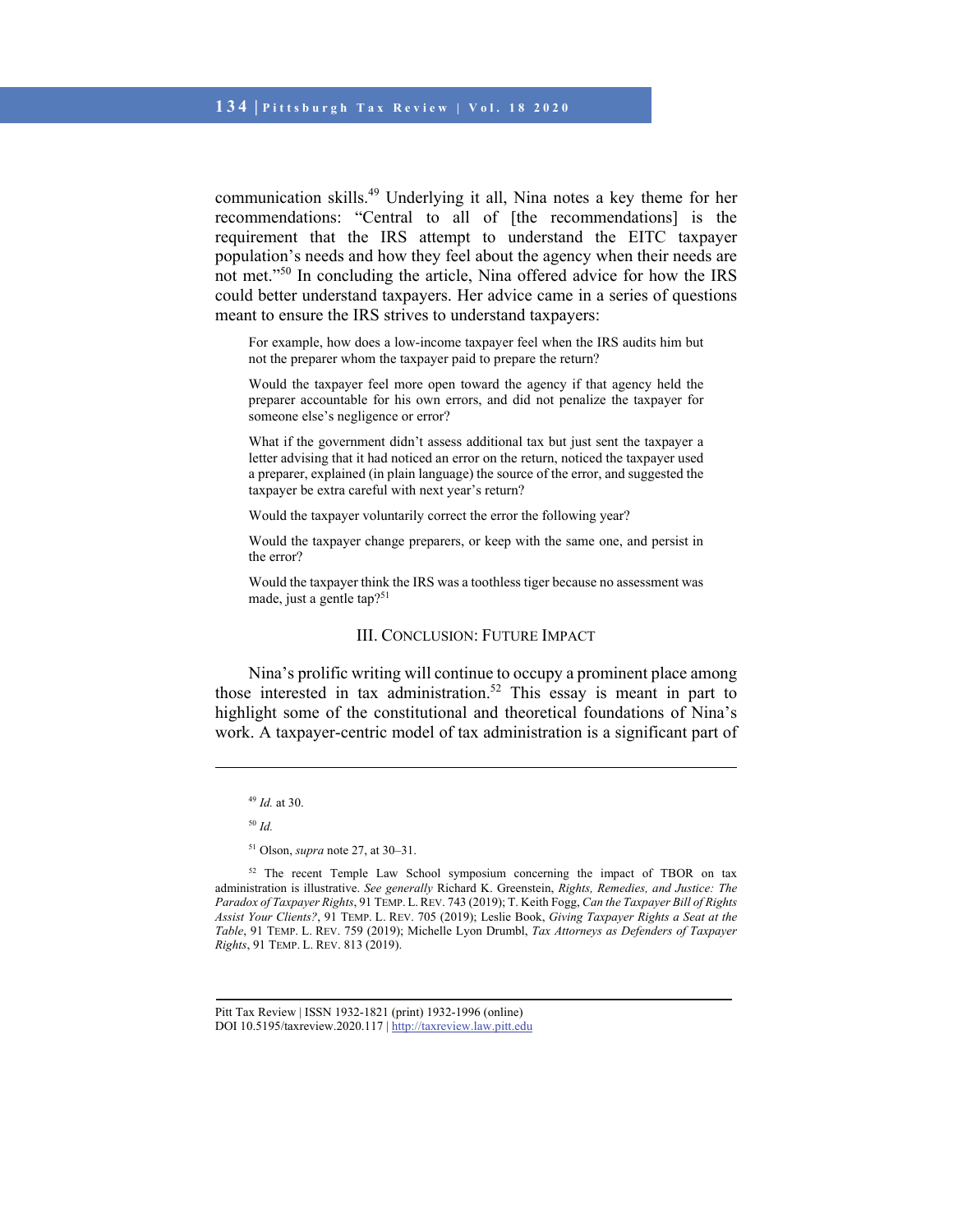Nina's legacy and finds its origins in procedural due process and procedural justice.

It is my hope that this essay is not solely, or even principally, one that just has significance for a backwards-looking perspective on the broader context of Nina's work. The concerns Nina raised as NTA are forwardlooking and should continue to drive tax administration.

In writing this essay, I thought of Professor Jason Parkin's important recent article addressing the future of procedural due process, *Dialogic Due Process*. 53 In the article, Professor Parkin explained that after the due process revolution of the early 1970s (which as I summarized above mostly skipped the tax world) there was a retrenchment.<sup>54</sup> Driven by the Supreme Court in *Mathews v. Eldridge*<sup>55</sup> and the Court's adoption of a cost-benefit approach to determine procedural adequacy of notice and hearing in any context, procedural due process jurisprudence has, in, Parkin's view, largely stabilized.<sup>56</sup> Due in part to the heavy evidentiary burden needed to justify change, courts are rarely driving procedural reforms based on procedural due process considerations.<sup>57</sup>

To Parkin, that does not mean due process no longer drives innovation. In his article, Parkin looks outside the Supreme Court to find sources of procedural innovation that reflect the due process concerns of the Supreme Court cases of the early 1970s:

Yet procedural innovation has not stopped. In recent years, federal, state, and local agencies and court systems have been experimenting with new and additional procedures in a wide range of legal contexts. Cities have passed legislation guaranteeing government-funded lawyers for indigent people facing eviction and deportation. Agencies have adopted electronic notification systems to ensure that families receiving essential public benefits are given fast and reliable notice of benefit terminations or changes. And judges have developed practices and

 $\overline{\phantom{a}}$ 

<sup>53</sup> *See generally* Parkin, *supra* note 3.

<sup>54</sup> *Id.* at 1156–58.

<sup>55</sup> *Matthews*, 424 U.S. at 347–48.

<sup>56</sup> Parkin, *supra* note 3, at 1116–17.

<sup>&</sup>lt;sup>57</sup> *Id.* at 1117. This in part can be explained by the significant evidentiary hurdles needed to show the value of additional procedural protections relative to increased costs associated with additional procedures. *See id.* at 1116–17.

Pitt Tax Review | ISSN 1932-1821 (print) 1932-1996 (online) DOI 10.5195/taxreview.2020.117 | http://taxreview.law.pitt.edu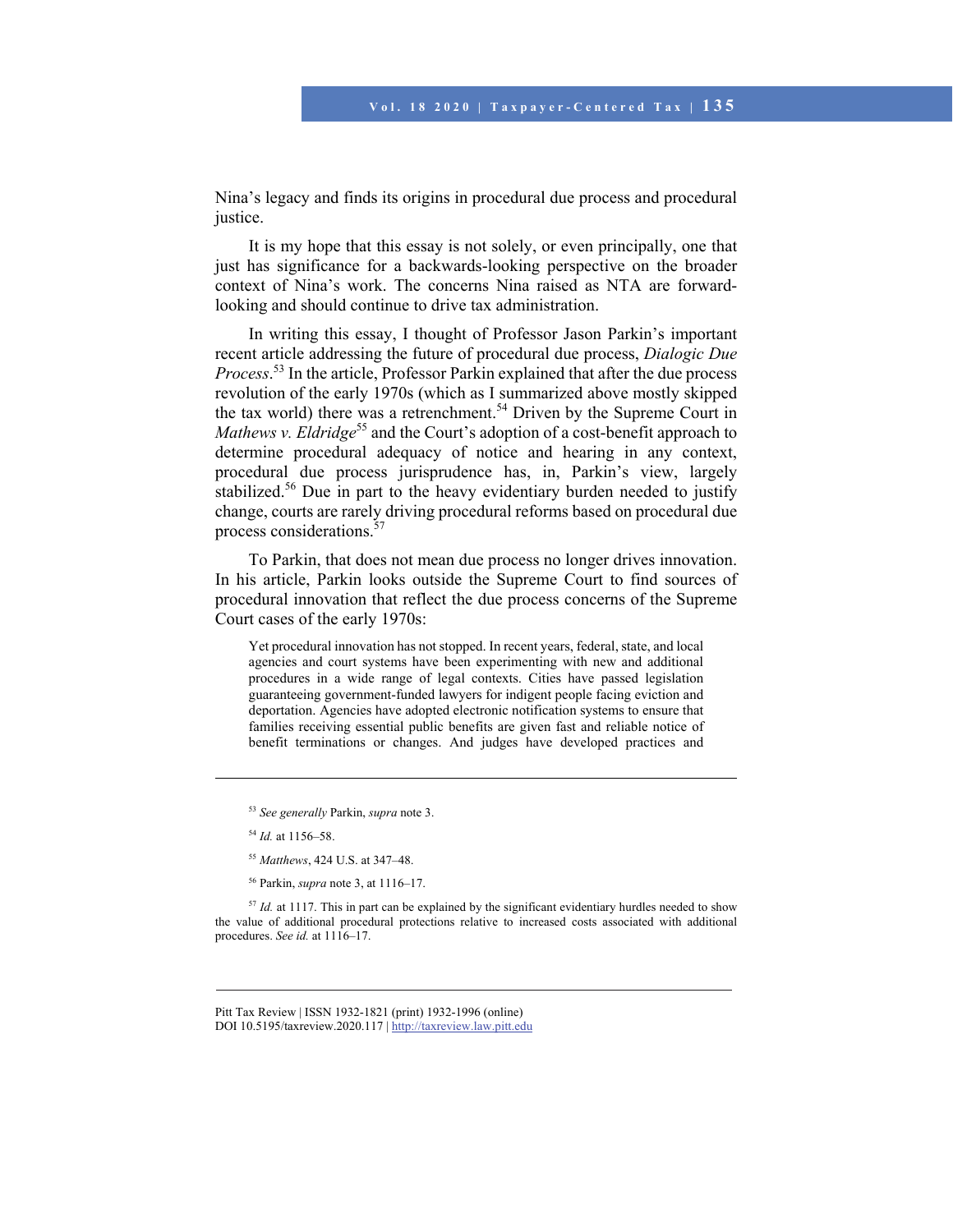procedures for taking a more active role in cases involving pro se litigants. These experimental procedures hold the potential to benefit countless individuals and families, improving the fairness of legal proceedings where the stakes could not be higher.<sup>58</sup>

Parkin noted that innovation is producing new evidence of the additional value associated with procedural protections in areas that include a more robust role for judges in assisting pro se litigants and increased agency use of alternative means to notify persons that may be adversely affected by the proposed actions of government agencies.59 Because procedural due process is meant to reflect context, Parkin believes these innovations can provide useful evidence of the benefit of additional protections and may help energize new due process challenges.<sup>60</sup>

While Parkin does not discuss taxes or Nina's work, Parkin's insight has significance for those reflecting on Nina's legacy. Nina offers a compelling case to re-evaluate the reflexive dismissal of procedural due process concerns in tax just because the old cases say tax is special.<sup>61</sup> Her focus on researchdriven studies shows the value of exploring different ways for the IRS to interact with low-income taxpayers, including for example how communicating using educational letters with individuals suspected of erroneously claiming refundable credits has an impact on likely future voluntary compliance. Her work shows that the government interest actually coincides with a taxpayer-centered focus on tax administration.

While it is typically insufficient in tax administration to drive change with the observation that something is unfair, Nina has elevated fairness with broader principles of tax administration. Her creativity and effectiveness in getting administrative and legislative acceptance of TBOR provides a

<sup>58</sup> Parkin, *supra* note 3, at 1118 (footnotes omitted).

<sup>59</sup> *Id.*

<sup>&</sup>lt;sup>60</sup> *Id.* at 1119 ("[P]rocedural due process analysis is sensitive to the facts and circumstances of a particular procedural regime. This distinguishes due process from other individual rights conferred by the Constitution, making due process amenable to reevaluation and revision.").

<sup>61</sup> *See* Nina E. Olson, *The IRS Might Recover EITC Using Its Newly Discovered Post-Processing Math Error Authority, but Is It Constitutional?*, TAXPAYER ADVOC. SERV.: NAT'L TAXPAYER ADVOC. BLOG (Sept. 13, 2018), https://taxpayeradvocate.irs.gov/news/nta-blog-the-irs-might-recover-eitc-usingits-newly-discovered-post-processing-math-error-authority-but-is-it-constitutional (questioning whether IRS procedures violate due process norms); *National Taxpayer Advocate Nina Olson Comments on Passport Revocation Copy*, NAT'L SOC'Y OF TAX PROFS. BLOG (Jan. 23, 2019), https://nstp.org/blog/ national-taxpayer-advocate-nina-olson-comments-on-passport-revocation-copy/ (questioning whether IRS procedures violate due process norms as well).

Pitt Tax Review | ISSN 1932-1821 (print) 1932-1996 (online) DOI 10.5195/taxreview.2020.117 | http://taxreview.law.pitt.edu